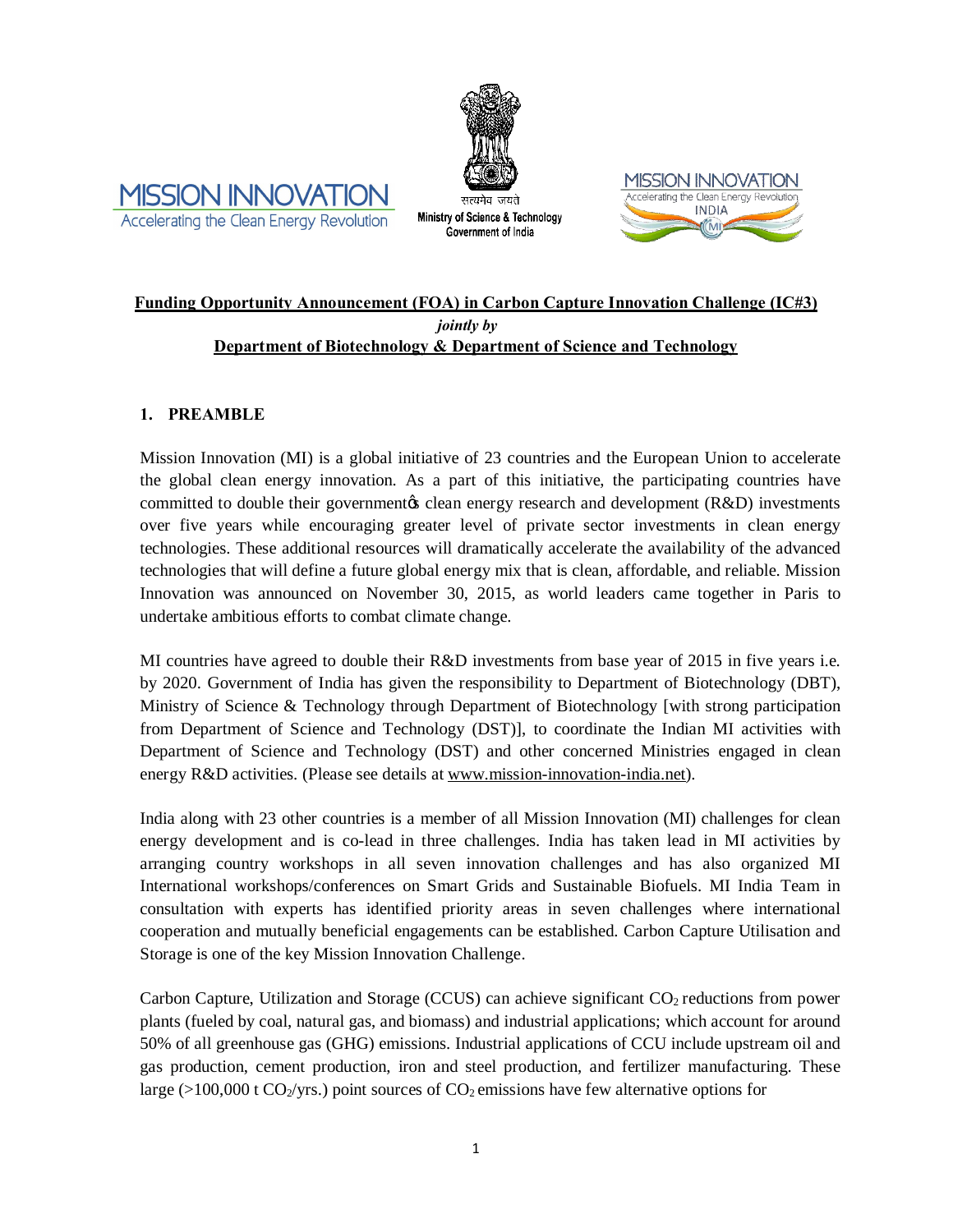significant reductions. Efforts to integrate bioenergy with CCUS also represent a pathway to negative emission technologies, which models suggest will become increasingly important in achieving deep decarbonisation. Coordinated decarbonisation efforts must include the development of additional technologies that prevent and curtail emissions of CO2, result in carbon negative solutions, and lead to safe and secure carbon storage. If climate targets are to be achieved, development and deployment of technologies that dramatically reduce the output of  $CO<sub>2</sub>$ , have an important contribution to make.

A key challenge for the power and industrial sectors have been the overall costs necessary for CCU technology to be adopted at a sufficient scale to meet the challenges of climate change. The science and technologies supporting CCUS have experienced great advances over the last decade, yet opportunities remain for reducing costs, improving performance, creating better business and regulatory models, and discovering new uses for  $CO<sub>2</sub>$ .

# *There is a strong need to continue R&D in areas of Carbon Capture and Utilization and effective cooperation between researchers of MI countries is one of the best way to speedup these developments***.**

Considering the fact that the research areas under this initiative may fall in domain of both DBT and DST, this call for funding is on behalf of both DBT and DST to derive synergies and avoid any potential overlap.

## **2. OBJECTIVES:**

The objective of the Carbon Capture Innovation Challenge is to advance CCUS technology development with the goal of reduced costs and improved performance. This Challenge will seek to identify and prioritize breakthrough technologies, and recommend R&D pathways and collaboration mechanisms.

The objective of this Call is to undertake **joint Research & Development with member MI countries** to identify and prioritize breakthrough technologies in the field of CO<sub>2</sub> capture, separation, storage and  $CO<sub>2</sub>$  value addition. CCUS is one of the only technologies able to achieve significant decarbonisation of our fossil fuel based economies, particularly in carbon-intensive industries such as cement, iron and steel production. Carbon Capture and Utilization offer important insight into the technical capabilities, policy and financing mechanisms, and permitting frameworks that could enable the successful deployment of CCU (For more details, please refer to description of this innovation challenge available at *www.mission-innovation-india.net*).

## **3. PURPOSE:**

The purpose of this joint call on *Carbon Capture* is to discover scalable methods for carbon capture, storage and utilization for value addition. Also the purpose is to conduct research, development and demonstration to foster technology innovations that are technically feasible, robust and cost-effective for CCU. It is expected to evolve technologies and develop methodologies that address issues related to high capital costs, safety, logistics, high auxiliary power consumption and non-existence of commercial scale CCS projects.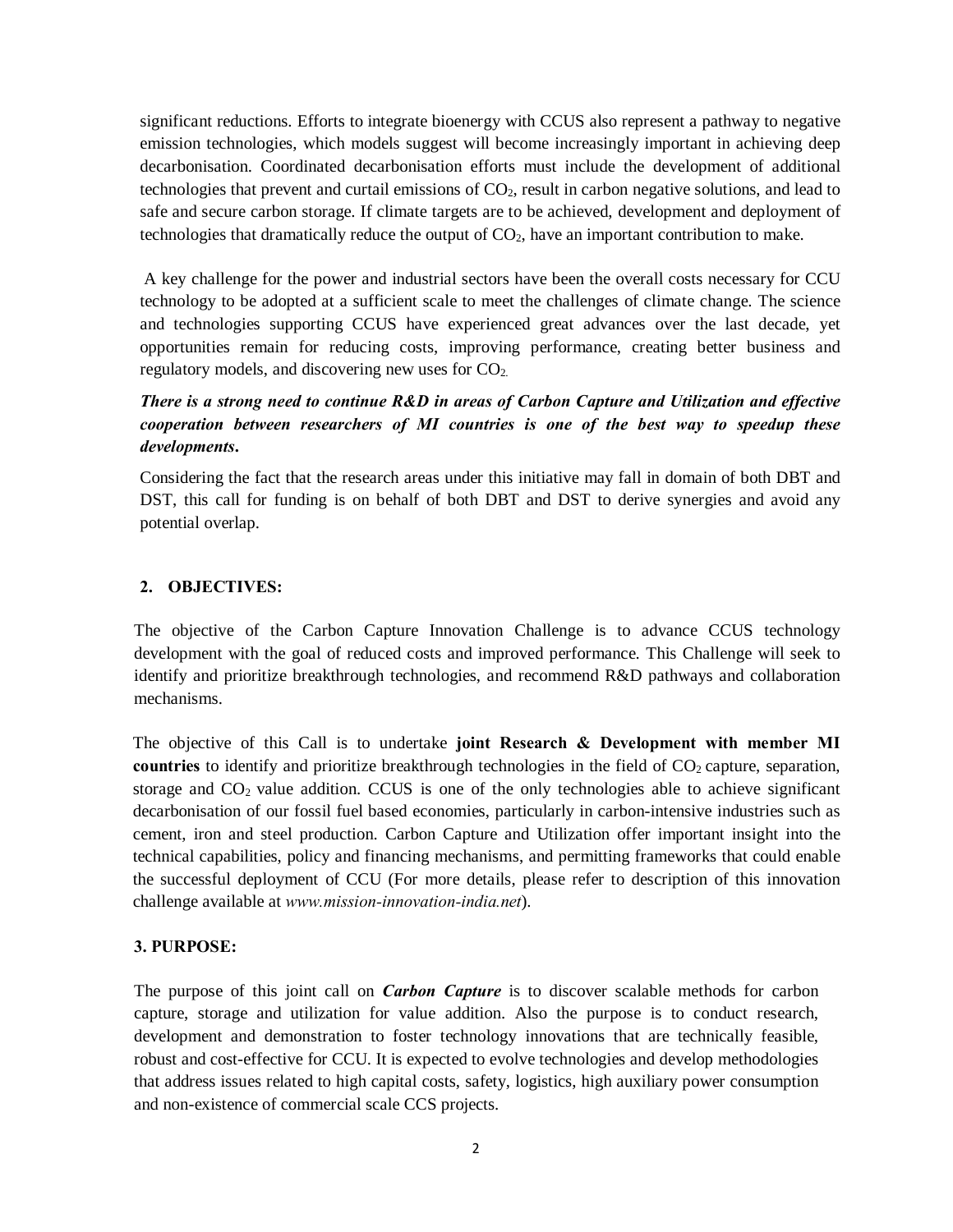## **4. SCOPE:**

This funding opportunity will financially support activities towards design, Research & Development and Demonstrations (RD&D) that can address the issue of development of widely affordable, ways that address carbon capture, and utilization for value addition.

The project is to be led by academies/ scientist from Indian scientific / R&D institution with the participation of at least one MI country.

## **5. IDENTIFIED RESEARCH PRIORITIES:**

*Indicative list of R&D priority areas identified for this call are listed below. However, this list is not exhaustive and proposals aimed at addressing any other major research challenge in the area could be submitted. In all proposals need and relevance of proposal to address research challenge must be established and overreaching goal of the proposal need to be highlighted.*

- Research and improve upon  $CO<sub>2</sub>$  capture as absorption, adsorption, membrane based.
- · Hybrid model of two technologies which increase the efficiency of absorption.
- Development of efficient absorbants for solvent based  $CO<sub>2</sub>$  absorption, with improved regeneration, capacity and energy efficiency. Production of low cost absorbant material.
- Designing tailor-made sorbent materials.
- Enzyme (biomimetic) assisted solvent mediated  $CO<sub>2</sub>$  capture.
- New material development for membrane based  $CO<sub>2</sub>$  capture, with improved selectivity, high temperature operation and lower costing. Technologies exploring membrane separation of CO<sub>2</sub> and water vapor.
- Sequestration by enhanced oil recovery.
- Cost economics evaluation and industry evaluation for  $CO<sub>2</sub>$  capture as absorption, adsorption, membrane based technologies and others.
- Carbonates synthesis and dry reforming of  $CO<sub>2</sub>$
- $\bullet$   $CO<sub>2</sub>$  value addition to chemicals and value-added products in areas of research related to fuel additives,  $CO<sub>2</sub>$  dry reforming,  $CO<sub>2</sub>$  to methanol, polymer, biological and photochemical processes.
- Valorizing  $CO<sub>2</sub>$  by breakthrough catalytic transformations into fuels and chemicals
- Electrochemical and Photochemical transformation of  $CO<sub>2</sub>$ .
- Hybridizing electrochemical and biological processes for  $CO<sub>2</sub>$  conversion to Fuels, Chemicals, and Nutrients.
- · Research to develop and establish Oxy-combustion for utilization in coal-fired boilers.

# **6. ELIGIBILITY:**

The proposals have to be led by qualified researchers/ professionals from Science, Technology and Engineering disciplines working in regular position at Indian institutions drawn from academia and public funded R&D Laboratories.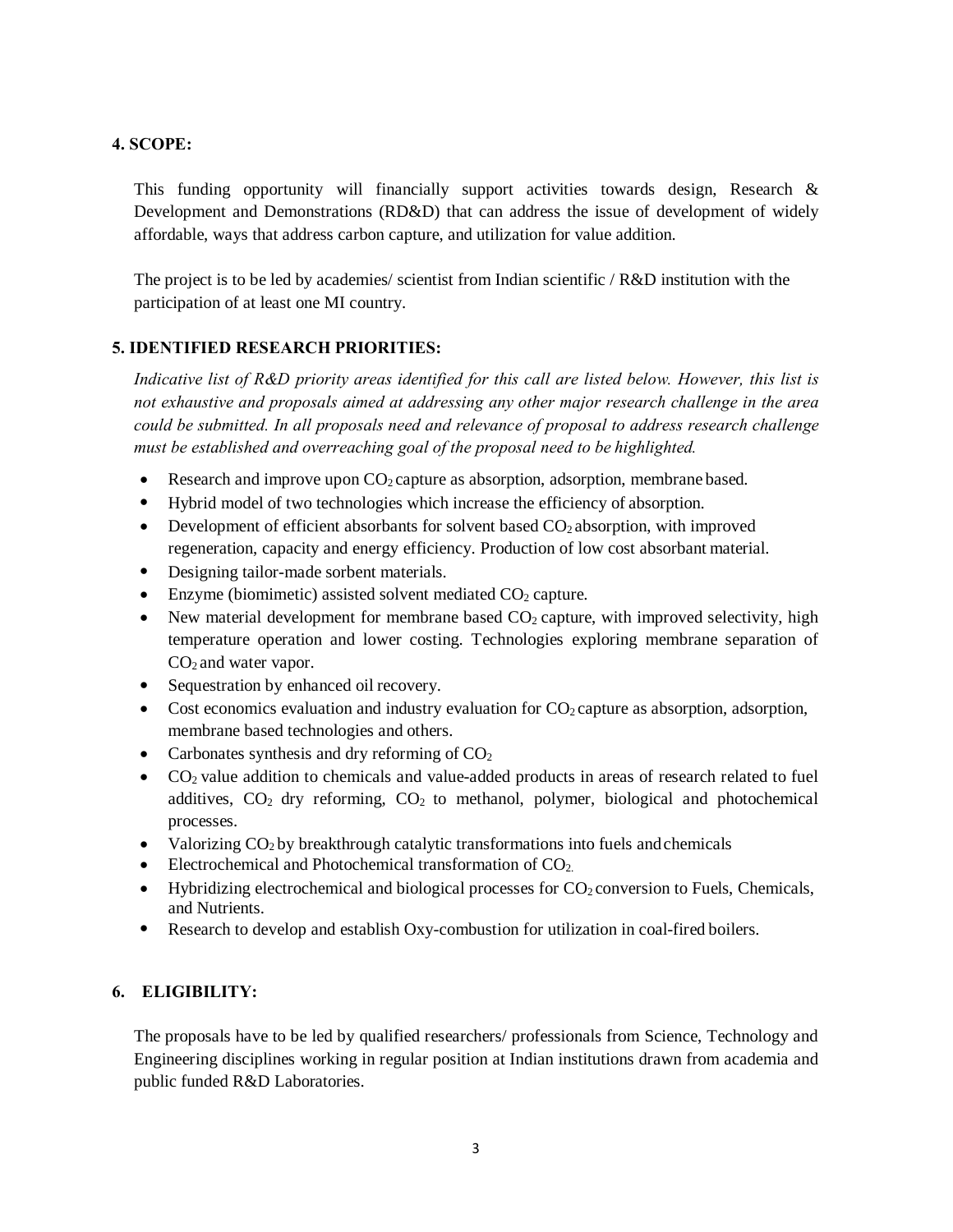*The institutions/industries of Mission Innovation (MI) member countries are welcome to join the partnership with the lead Indian institute/ organization to carry out collaborative work. While there is no restriction on upper number of participating MI countries (which includes Australia, Austria, Canada, China, Denmark, European Union, Finland, France, Germany, Indonesia, Italy, Japan, Mexico, Netherlands, Norway, Republic of Korea, Saudi Arabia, Sweden, United Arab Emirates, United Kingdom and United States), participation of at least one organization (institution/industry/utility) from MI country is mandatory.*

*The funding under this call will be provided to successful Indian researchers / Institutes who are expected to draw common R&D programs in the listed areas with researchers/ institutes of MI member countries. The MI member countries are encouraged to take part in this call by providing financial support to their researchers / institutes. The participating MI organization has to be a legal entity as per statute of the host country.*

### **7. FUNDING:**

**This is a joint call of DBT and DST which will share the funding in equal proportions i.e. US\$ 3 Million each**

| <b>Total Funding Size:</b>        | US \$ 6 million or equivalent in local currency<br>of participating MI country |
|-----------------------------------|--------------------------------------------------------------------------------|
| <b>Floor limit:</b>               | US \$ 0.2 million                                                              |
| <b>Ceiling limit:</b>             | US \$1 million                                                                 |
| <b>Expected Number of Awards:</b> | 12                                                                             |

### **8. COMPONENTS OF FUNDING**

- · Additional research manpower especially hired for the project in India (existing research manpower will not be eligible for funding).
- · Travel (domestic and international) for researcher mobility.
- · Dissemination activities and stakeholder workshops.
- · Contingent expenditure such as stationery, incidentals etc.
- · Permanent Equipment (not exceeding 20 % of project cost) Where possible, researchers are advised to make use of existing facilities and equipment, including those hosted at MI countries. If equipment is needed as part of the research proposal, applicants must follow DST/DBT norm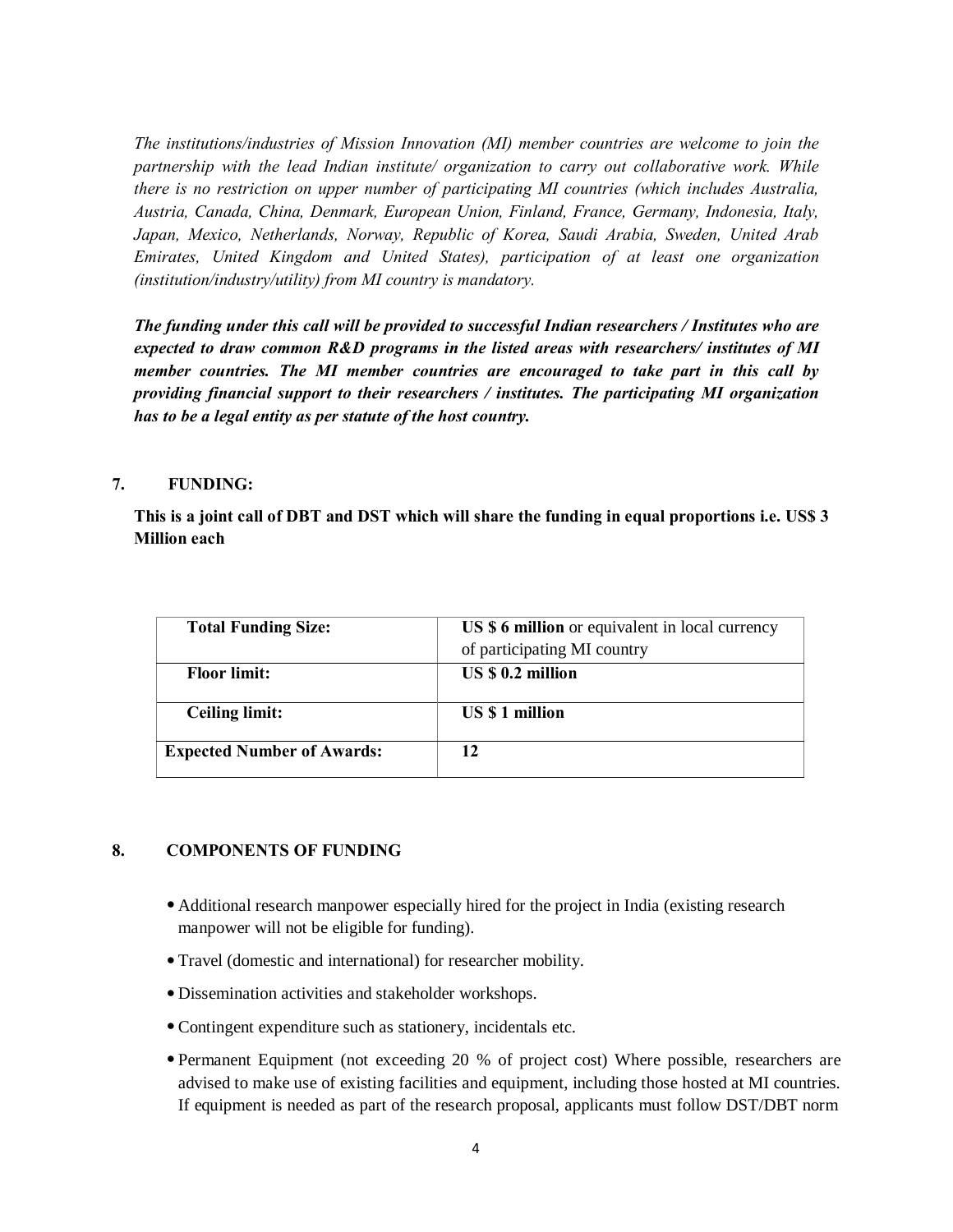for requesting equipment which will be made available only on the basis of strong dedicated requirement for the project.

· Field/Pilot demonstration in India (upto 50 % of project cost, if proposed).

# **9. EVALUATION CRITERIA**

Integrated proposals which can address one or more research challenges right from the R&D to development and demonstration at laboratory/ field level, wherever feasible as well as standalone proposal focusing on pressing challenges/issues with clear path to bring about out affordability, robustness and accessibility are welcome. It is mandatory that the research consortium is engaged in cutting edge R&D and has proven research and technical competence to execute the project. Besides, fulfillment of minimum eligibility and this requirement, the following criteria will be used in grant making decisions:

- Relevance to objectives MI Innovation Challenge IC#3.
- Potential for catalyzing R&D led breakthroughs for CCU.
- Technical Innovation on improving the ways to capture carbon towards value addition.
- Addressing critical R&D issues requiring early stage grant funding that will allow the development and testing of innovative technological solutions.
- · Potential for accelerating the commercialization integrated carbon capture, separation and storage.
- Contribution of proposed work to enhance cost effectiveness and sustainability of carbon capture.

## **10. PROCESS**

The evaluation process will be conducted in **two stages**:

- · **Stage-I:** All interested applicants are invited to submit a Letter of Intent (LoI) in Consortium mode with agreement of MI member country researchers/ institutes.
- · **Stage-II**: From these initial submissions, Evaluation Committee (EC) will shortlist the eligible applicants through peer review process *separately both in India and in participating member MI country.* The EC will be constituted jointly by DBT andDST.

Applicants found eligible at **Stage-I** evaluation will be requested to submit detailed proposals for participation in **Stage-II** and these will be critically evaluated by constituted expert committees in India and in participating MI member country.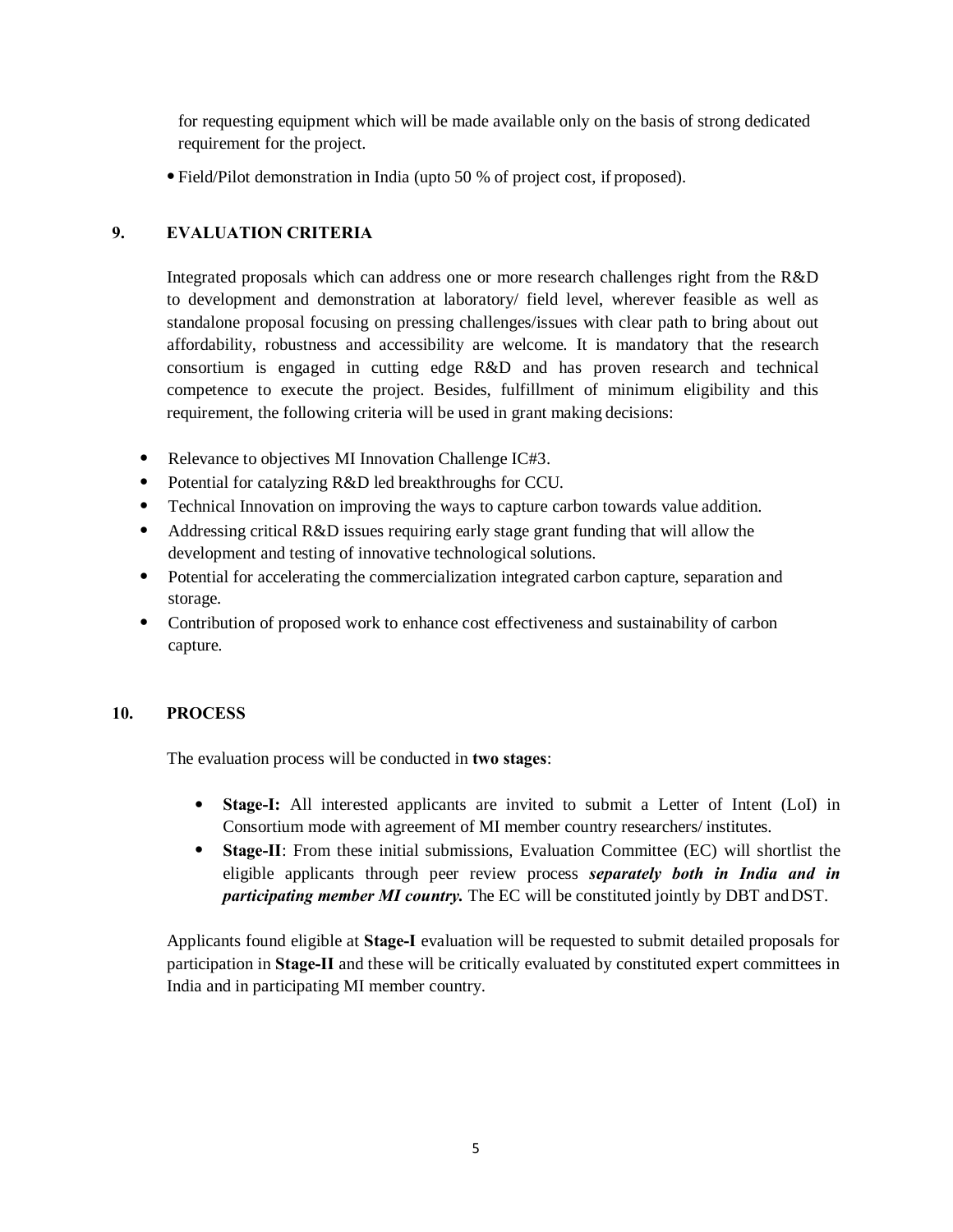### **11. TIMELINES**

Call for Letter of Intent  $(LoI)$  1st July 2018 Last date of submission of LoI Form 31<sup>st</sup> Aug 2018 Invitation for submission of detailed proposals 8<sup>th</sup> Oct 2018 Receipt of detailed proposals 11<sup>th</sup> Feb 2019 Evaluation of proposals and due diligence 2<sup>nd</sup> April 2019 Announcement of Awards 25<sup>th</sup> May 2019

### **12. GENERAL GUIDANCE ON PROPOSAL FORMULATION**

*The below guidance is not exhaustive, but is designed to help interested organizations to develop proposals.*

- · Proposed projects should necessary be based on clean energy and should be truly innovative and transformational. Proposals should make clear how they are adding value and not duplicating an existing solution; multiple forms of innovation are eligible and will be considered. Proposals should also clearly illustrate how the work proposes to overcome technical barriers of the current issues in carbon capture, storage and utilization for value addition.
- · Proposed projects should be for oriented fundamental research and applied research, establish proof-of-concept in the early stages of development, defined broadly as the critical transition phase of idea/ concept to development thus making support from this grant would be most impactful.
- · The maximum duration of the project **should not be more than 36 months**. Each project is subject to review at key milestones to continue funding.
- · The project administrative costs should be kept to a minimum. The permanent equipment maximum upto 20% of the cost of project may be provided to the organization to develop the solution.
- · In case, the partner is an institute/organization in MI member countries, a supporting **document from them is needed regarding their support to the project**. The participating MI researchers/ institutes need to provide supporting document from relevant authority in the MI country.
- The grant places strong emphasis on evidence-based results. Proposals must clearly define the indicators of success in the application form to show quantified tangible gain during the project lifecycle.

The grant also places a strong emphasis on sharing the results more widely. Project implementing organizations will be required to maintain an Open Access Policy.